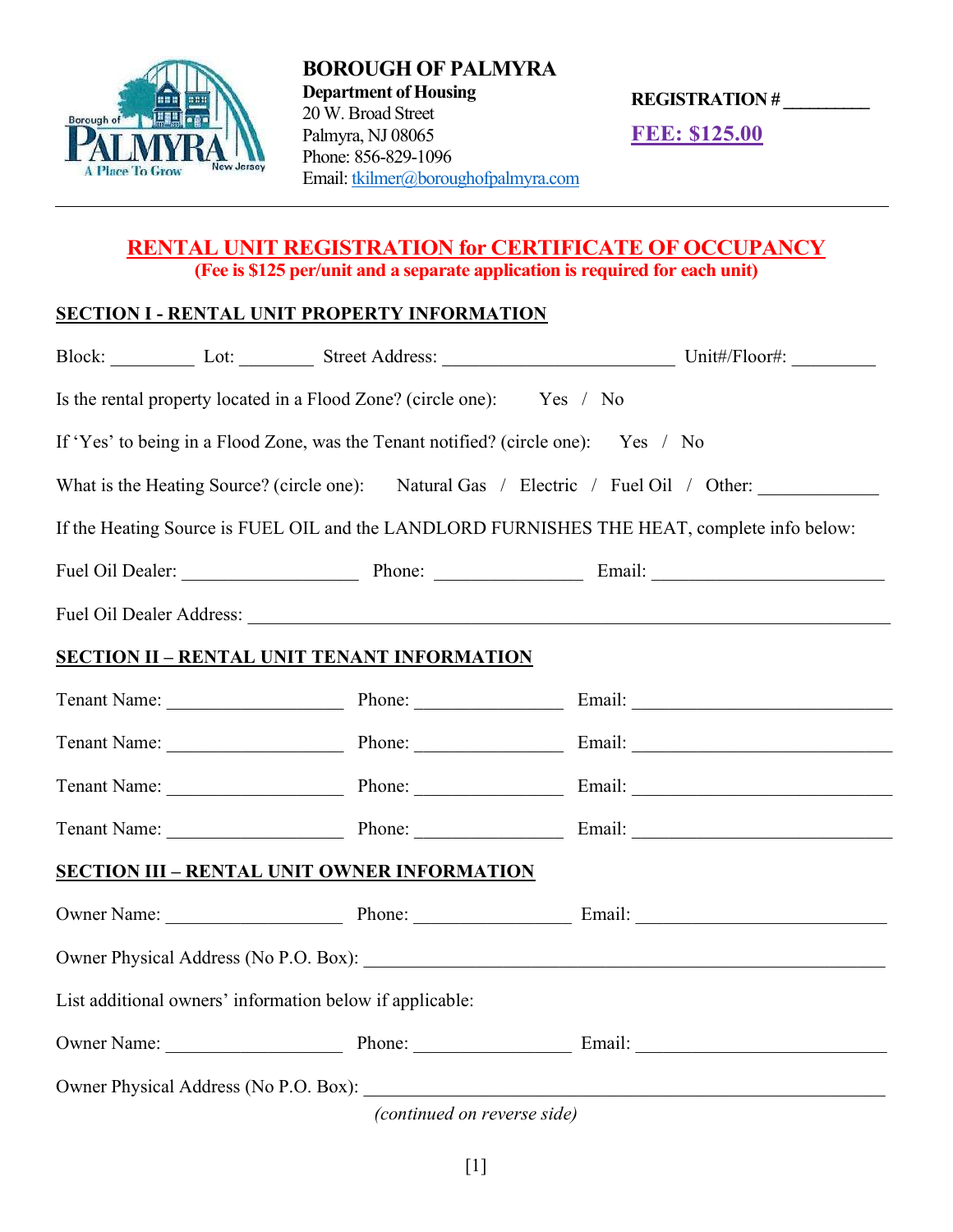### SECTION IV – RENTAL UNIT MANAGING AGENT INFORMATION

| Agent Name:                                        | Phone:                 |  |  |  |  |  |
|----------------------------------------------------|------------------------|--|--|--|--|--|
|                                                    |                        |  |  |  |  |  |
| ON SITE Superintendent, Janitor or Custodian Name: |                        |  |  |  |  |  |
| Room/Unit Number:                                  | Phone: $\qquad \qquad$ |  |  |  |  |  |
|                                                    |                        |  |  |  |  |  |
| Print Name of Agent                                |                        |  |  |  |  |  |
| Sign Name of Agent                                 |                        |  |  |  |  |  |
|                                                    |                        |  |  |  |  |  |

The housing inspection consists of a visual examination of the premises to determine its suitability for a Certificate of Occupancy under the provisions of the adopted codes and ordinances. This property inspection is not a guarantee or warrant of the premises or equipment therein.

| <b>OFFICE USE ONLY</b> |                                   |  |  |  |  |
|------------------------|-----------------------------------|--|--|--|--|
| <b>DATE RECEIVED:</b>  | AMOUNT:                           |  |  |  |  |
| CHECK #:<br>/ $CASH:$  | RECEIPT $#$ :                     |  |  |  |  |
| <b>TAXES CURRENT:</b>  | <b>HOUSING OFFICIAL APPROVAL:</b> |  |  |  |  |